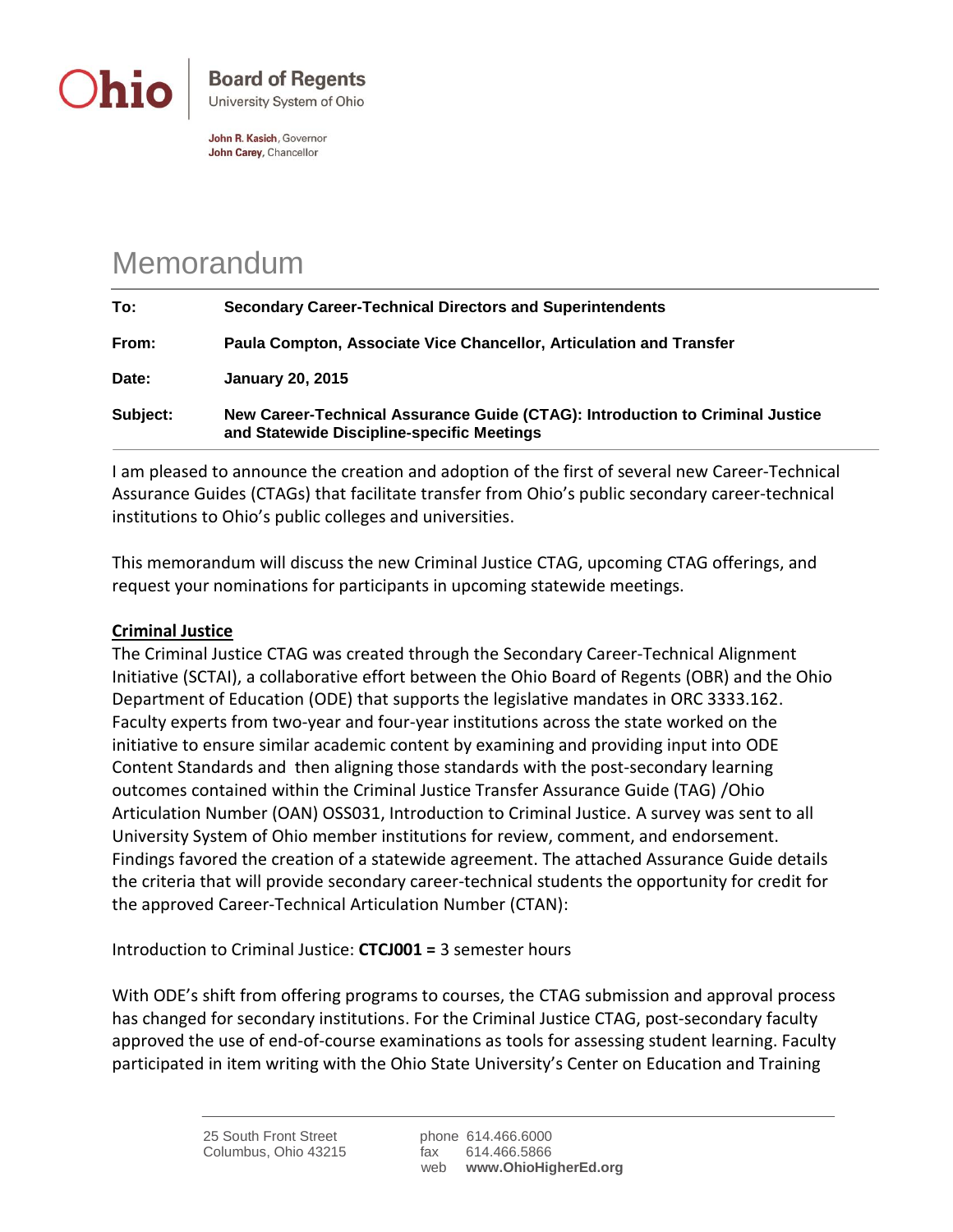for Employment (CETE) to help formulate the examinations (WebXam) for the courses within the Criminal Justice CTAG. The following steps must occur for secondary students to have the opportunity to access college credit:

1. Secondary institutions must submit the ODE courses required in the Criminal Justice CTAG to the Course Equivalency Management System (CEMS). With each course, institutions will also submit a document that affirms the institution is teaching the three required ODE courses aligned to Introduction to Criminal Justice, and that the postsecondary learning outcomes and the corresponding SCTAI alignment documents have been reviewed and are being adopted as a part of course delivery.

OBR will review these submissions and determine the institution's approval status for the Criminal Justice CTAG.

2. Students must a) pass the three ODE courses aligned to Introduction to Criminal Justice and b) pass the three corresponding end-of-course examinations. Students must then work with their secondary institution to ensure that their official high school transcript, official WebXam examination scores, and the CTAG verification form are submitted to the post-secondary institution where they choose to enroll. The post-secondary institution must also be a part of the statewide agreement or offer the career-technical discipline to facilitate transfer.

Any secondary Criminal Justice career-technical programs that wish to get an early start on their course submissions will be able to do so as soon as submission resources are made available on our website after February 9, 2015. However, all programs are encouraged to send representatives to a discipline-specific submission workshop on March  $26^{th}$  or  $27^{th}$ , 2015 at Marion Technical College. This will be an opportunity to learn about the statewide credit transfer process, the new CTAG course submission process, as well as receive submission assistance from program staff. More information about the workshops can be found below.

Please review the attached CTAG document, as well as the FAQ Document, for more information on the CTAG and SCTAI process.

## **Statewide Meeting Information**

To facilitate the successful expansion of career-technical opportunities for credit to secondary partners, the Ohio Articulation and Transfer Network will host several statewide meetings **for discipline-specific faculty** and **front line personnel** at your institution. We are seeking